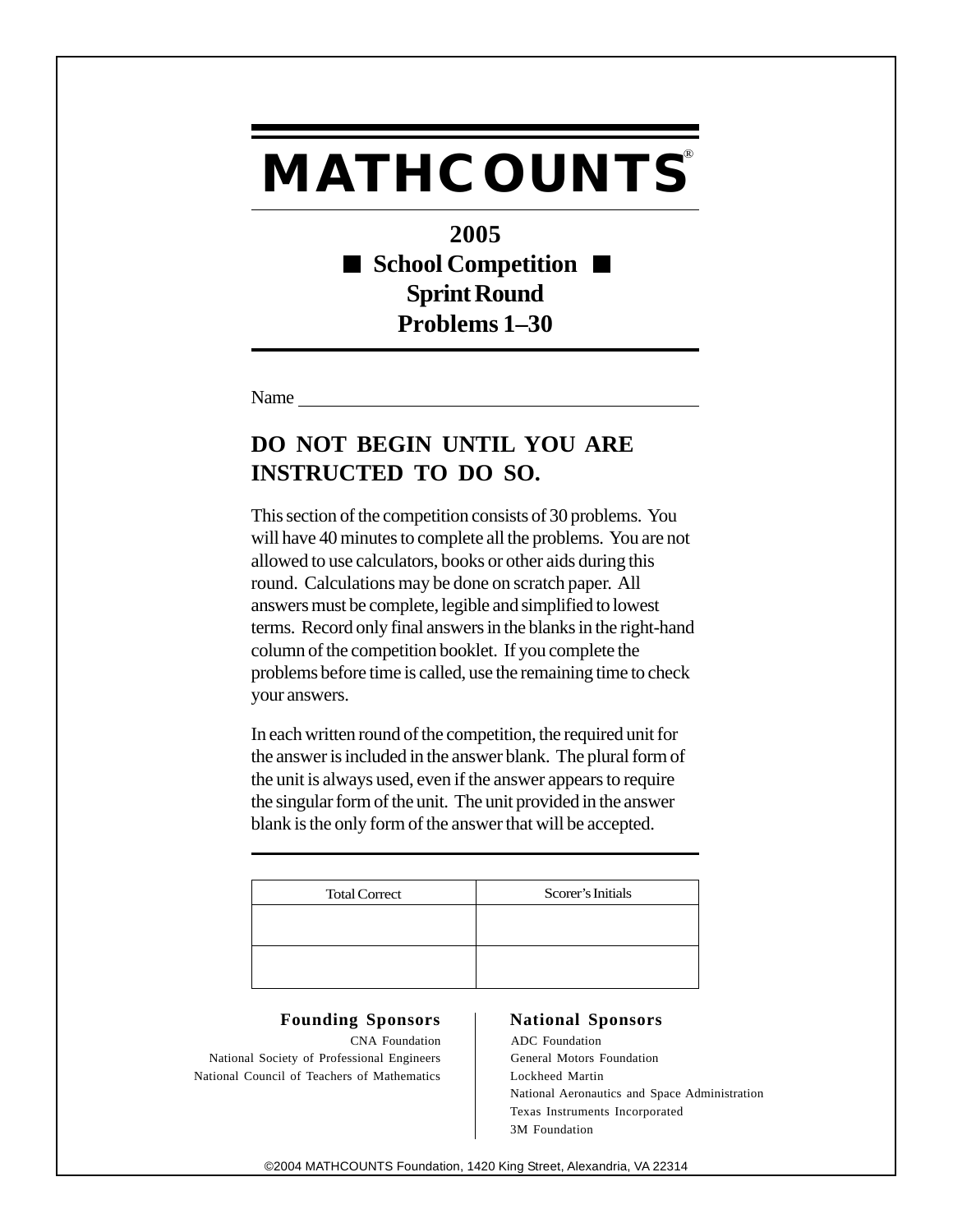| 1. | The value of a word is determined by adding together the value of<br>each letter. In the alphabet, letters A through H each have a value<br>of 5 cents, letters I through R each have a value of 7 cents, and<br>letters S through Z each have a value of 8 cents. What is the value<br>of the word MATHCOUNTS? | 1. | cents    |
|----|-----------------------------------------------------------------------------------------------------------------------------------------------------------------------------------------------------------------------------------------------------------------------------------------------------------------|----|----------|
| 2. | The shape of Yellowstone National Park is nearly a rectangle<br>55 miles wide and 64 miles long. What is the area of a rectangle<br>with these dimensions?                                                                                                                                                      | 2. | sq miles |
|    | <b>Birth Month of 100 Famous</b>                                                                                                                                                                                                                                                                                |    |          |
| 3. | <b>Americans</b><br>The graph shows the<br>16<br>15<br>birth month of<br>14<br>13<br>100 famous Americans.<br>Number of People<br>12<br>11<br>What percent of these<br>10<br>9<br>people have March as<br>8<br>their birth month?<br>Jan Feb Mar Apr May Jun Jul Aug Sep Oct Nov Dec<br>Month                   | 3. | percent  |
|    | 4. How many positive two-digit integers are there in which each of the<br>two digits is prime?                                                                                                                                                                                                                  | 4. | integers |
| 5. | The coldest night temperature on the moon can reach -280°F. The<br>daytime temperature can reach 160°F. What is the positive<br>difference between these two temperatures?                                                                                                                                      | 5. | °F       |
| 6. | Jane's quiz scores were 98, 97, 92, 85 and 93. What was her mean<br>score?                                                                                                                                                                                                                                      | 6. |          |
|    | 7. How many letters of the alphabet shown below have a vertical line<br>of symmetry?                                                                                                                                                                                                                            | 7. | letters  |
|    | ABCDEFGHIJKLMNOPQRSTUVWXYZ                                                                                                                                                                                                                                                                                      |    |          |
|    | ©2004 MATHCOUNTS Foundation: 2005 School Sprint Round                                                                                                                                                                                                                                                           |    |          |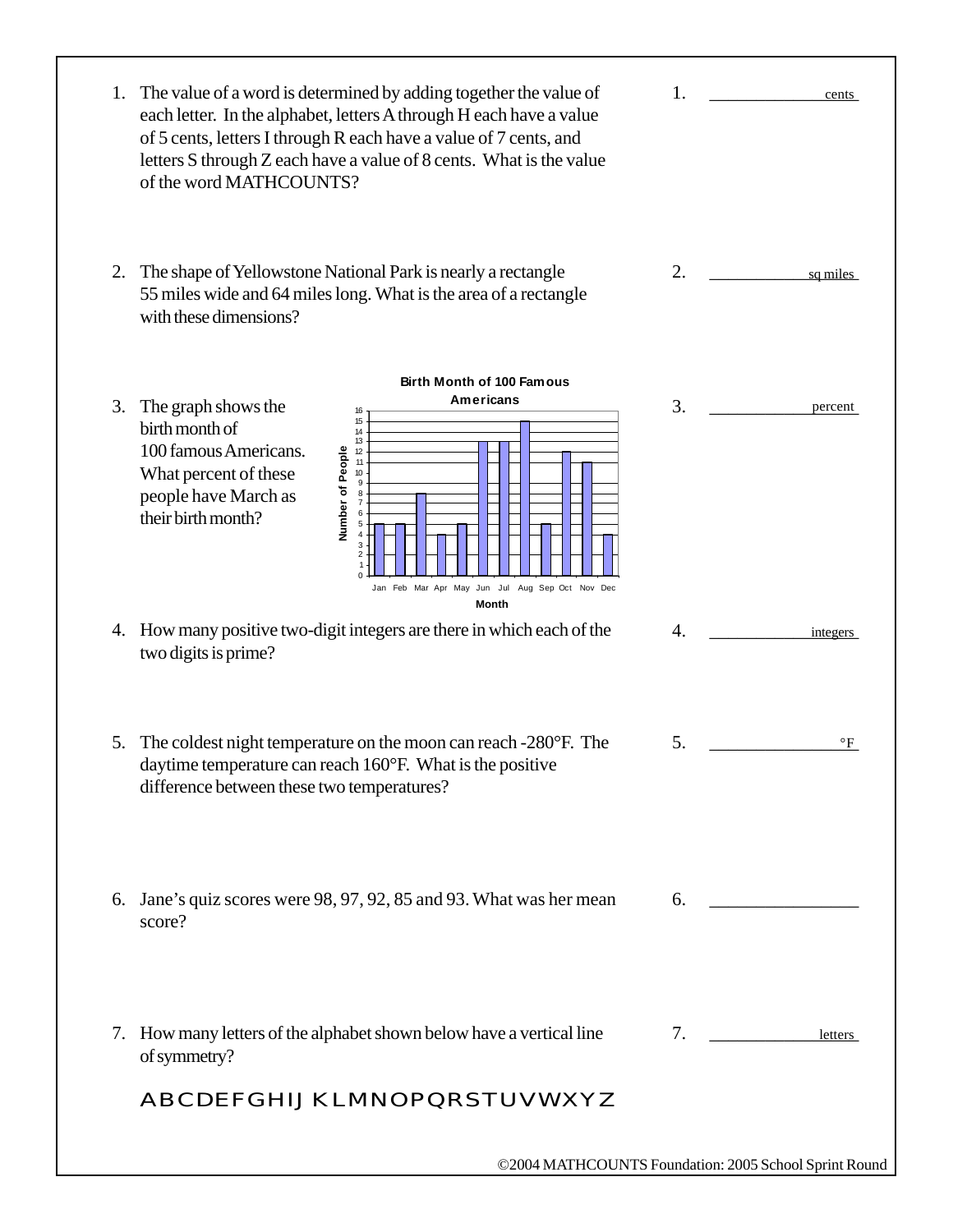Item # | Item Description | Price per unit | Quantity | Subtotals V55-005 Gumball Refill  $\begin{array}{|c|c|c|c|} \hline \text{S4.95} & \text{2} \end{array}$ V69-064 Gumball Machine \$19.95 1 Merchandise Total S&H Costs  $$0.01 - $10.00$  add \$4.95 S&H  $$10.01 - $25.00$  add \$5.95 S&H \$25.01 and above add \$6.95 S&H Merchandise Total: S&H: Order Total: 8. If two standard six-sided dice are tossed, what is the probability that a 5 is rolled on at least one of the two dice? Express your answer as a common fraction. 9. What is the positive difference between the median and the mode of the data given in the stem and leaf plot below? In this plot,  $5/8$ represents 58. Tens Units 1 2 3 4 5 5  $2 \mid 222$ 3 1 1 1 8 9 4 0 1 2 3  $5 \t 289$ 10. From 8:48 a.m. to 11:18 a.m. on a Thursday morning, how many seconds elapse? 11. Jeremy buys several items from a catalog. The shaded regions in the order form indicate information Jeremy must supply. Including shipping and handling (S&H), what is the total cost of his order? 12. The marble statue of Abraham Lincoln in the Lincoln Memorial has a height of 60 feet. A scale model of the statue has a height of 4 inches. How many feet of the statue does one inch of the model represent? 8. \_\_\_\_\_\_\_\_\_\_\_\_\_\_\_\_ 9. \_\_\_\_\_\_\_\_\_\_\_\_\_\_\_\_ 10. \_\_\_\_\_\_\_\_\_\_\_\_\_\_\_\_ 11. <u>\$</u> 12. \_\_\_\_\_\_\_\_\_\_\_\_\_\_\_\_ seconds feet

©2004 MATHCOUNTS Foundation: 2005 School Sprint Round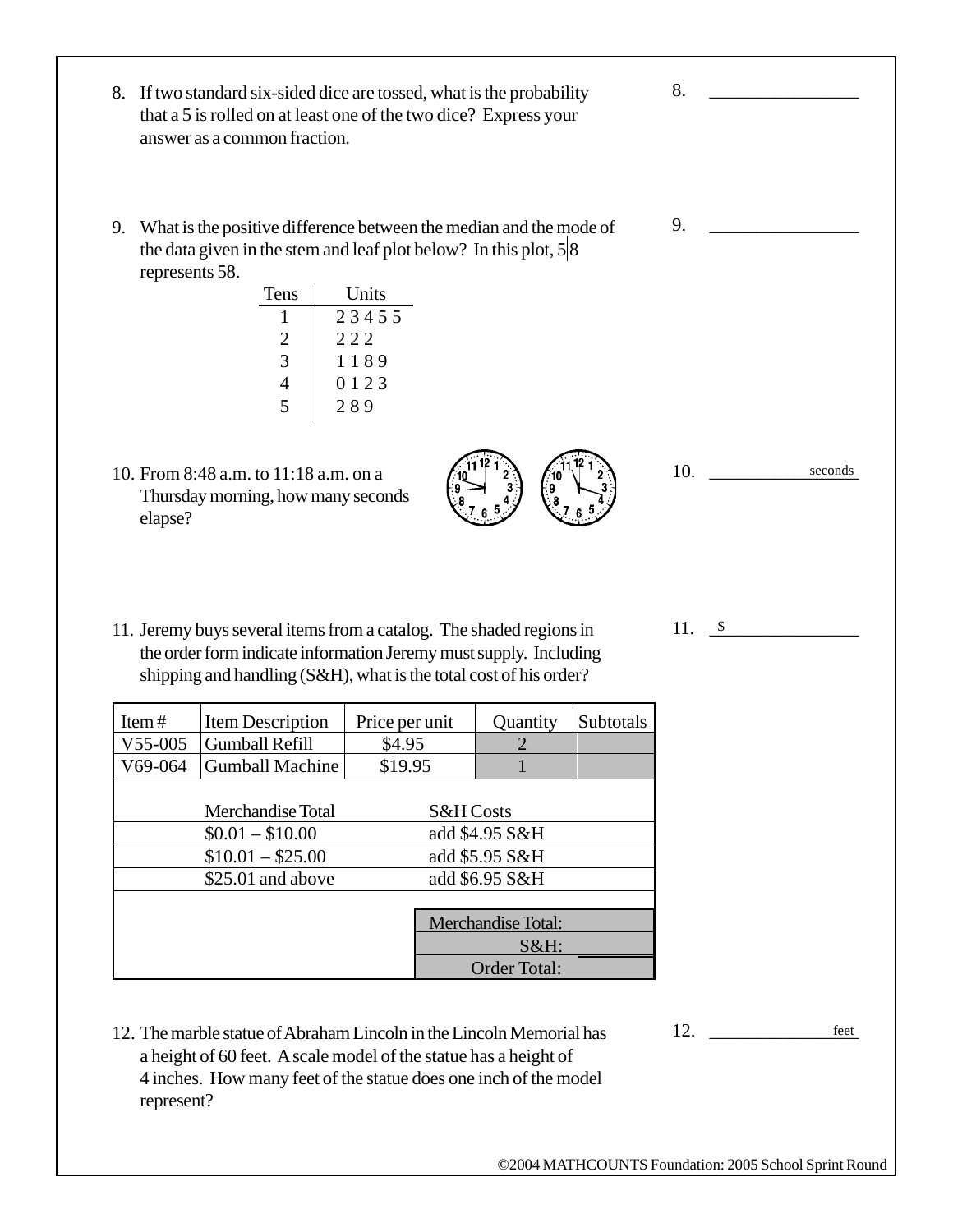| 13. Harold had a bag of marbles. He gave 40% of the marbles to his<br>best friend Steve. He gave his sister a fourth of the remaining<br>marbles. There were then 18 marbles left in the bag. How many<br>marbles did Harold have originally?                                                                                                               | 13.                | marbles |
|-------------------------------------------------------------------------------------------------------------------------------------------------------------------------------------------------------------------------------------------------------------------------------------------------------------------------------------------------------------|--------------------|---------|
| 14. A sheet of 8-inch by 10-inch paper is placed on<br>top of a sheet of $8\frac{1}{2}$ -inch by 11-inch paper, as<br>shown. What is the area of the region of<br>overlap?                                                                                                                                                                                  | 14. sq inches      |         |
| 15. It costs $2.5\phi$ to copy a page. How many pages can you copy for<br>\$20?                                                                                                                                                                                                                                                                             | 15.                | pages   |
| 16. It takes exactly 74 colored beads on a string to make a necklace.<br>The beads are strung in the following order: one red, one orange,<br>two yellow, one green, and one blue. Then the pattern repeats<br>starting again with one red bead. If the first bead of the necklace is<br>red, what is the color of the last bead used to make the necklace? | 16.                |         |
| 17. In how many different ways can 40 be written as a sum of two<br>positive prime numbers? The sums $a + b$ and $b + a$ are considered<br>to be the same.                                                                                                                                                                                                  | 17.                | ways    |
| 18. Together two farmers rented a pasture for \$140. The first farmer<br>placed his four oxen in the pasture, and the second farmer placed<br>his 30 sheep in the pasture. How much should the first farmer pay if<br>one ox eats as much as ten sheep, and the rent is based on the<br>portion of the pasture that is eaten by<br>each farmer's animals?   | 18. $\frac{\ }{s}$ |         |
| 19. In parallelogram ABCD, $AB = 38$ cm, $BC = 3y^3$ cm,<br>$CD = 2x + 4$ cm, and $AD = 24$ cm. What is the product of x<br>and $y$ ?                                                                                                                                                                                                                       | 19.                |         |
| ©2004 MATHCOUNTS Foundation: 2005 School Sprint Round                                                                                                                                                                                                                                                                                                       |                    |         |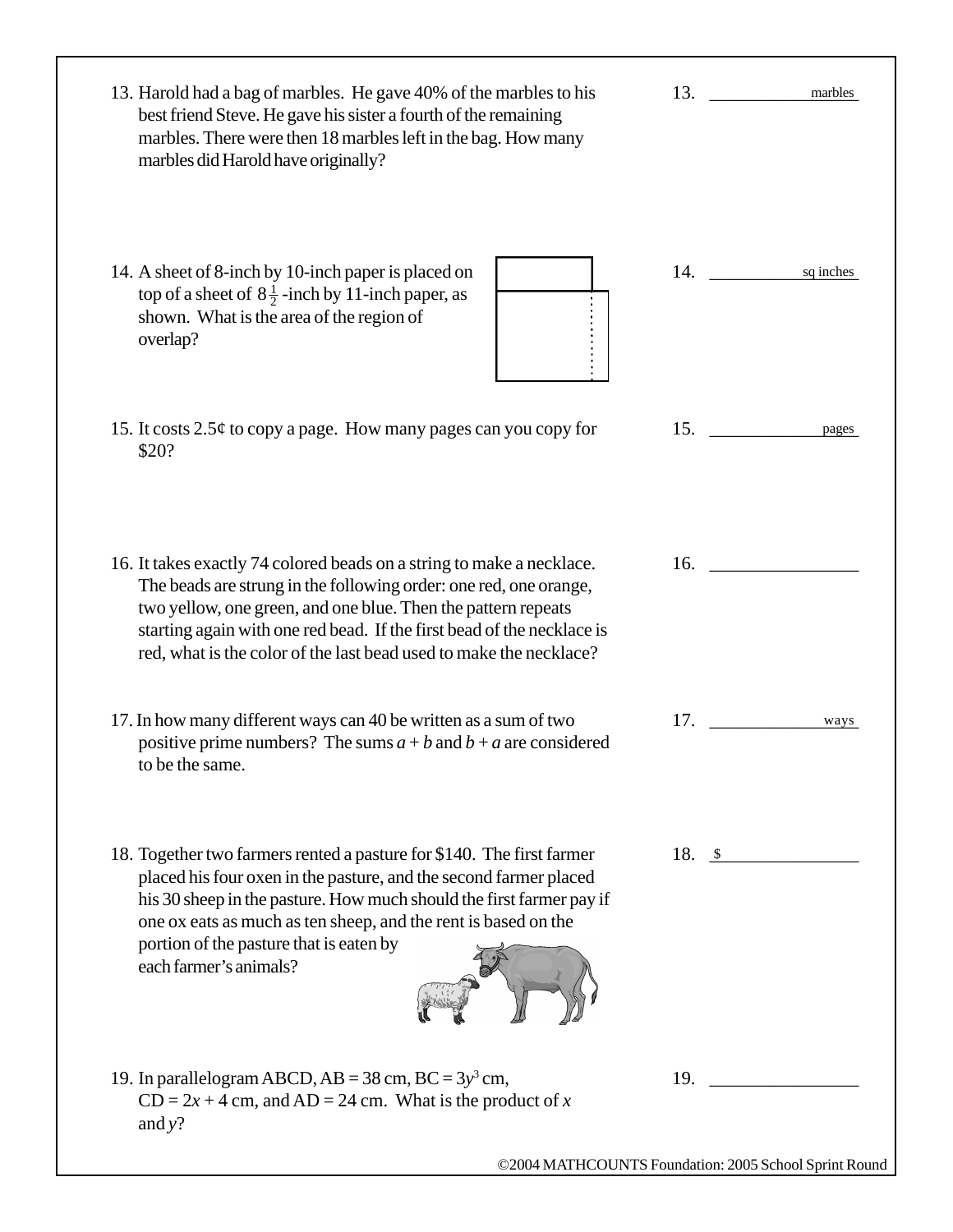| 20. Sophia has 16 plants and one window. Only five plants can be<br>placed in the window at any given time. If each of the 16 plants<br>spends the same amount of time in the window during an eight-hour<br>period of sunlight, what is the greatest number of minutes in the sun<br>that is possible per plant?                                                                                                                                                                                     | 20.<br>minutes        |
|-------------------------------------------------------------------------------------------------------------------------------------------------------------------------------------------------------------------------------------------------------------------------------------------------------------------------------------------------------------------------------------------------------------------------------------------------------------------------------------------------------|-----------------------|
| 21. Mikhail currently has a balance of \$5400 in his bank account. This<br>is 60% of the balance he had when he opened the account. How<br>much money will be in his account when the balance is down to<br>35% of the balance he had when he opened the account?                                                                                                                                                                                                                                     | 21. s                 |
| 22. Find the mean of the whole numbers from 1 to 250. Express your<br>answer as a decimal to the nearest tenth.                                                                                                                                                                                                                                                                                                                                                                                       | 22.                   |
| 23. A street has 20 houses on each side, for a total of 40 houses. The<br>addresses on the south side of the street form an arithmetic<br>sequence, as do the addresses on the<br>north side of the street. On the south<br>side, the addresses are 4, 10, 16, etc.,<br>and on the north side they are 3, 9, 15,<br>etc. A sign painter paints house numbers<br>on a house for \$1 per digit. If he paints<br>the appropriate house number once on<br>each of these 40 houses, how much does he earn? | $23. \pm \frac{1}{2}$ |
| 24. Koalas absorb only 25% of the fiber they eat. A koala absorbed<br>10.5 ounces of fiber in one day. How many ounces of fiber did he<br>eat that day?                                                                                                                                                                                                                                                                                                                                               | 24.<br>ounces         |
| 25. For what value of $k$ does the line represented by the equation<br>1 - $kx = -3y$ contain the point $(4, -3)$ ?                                                                                                                                                                                                                                                                                                                                                                                   |                       |